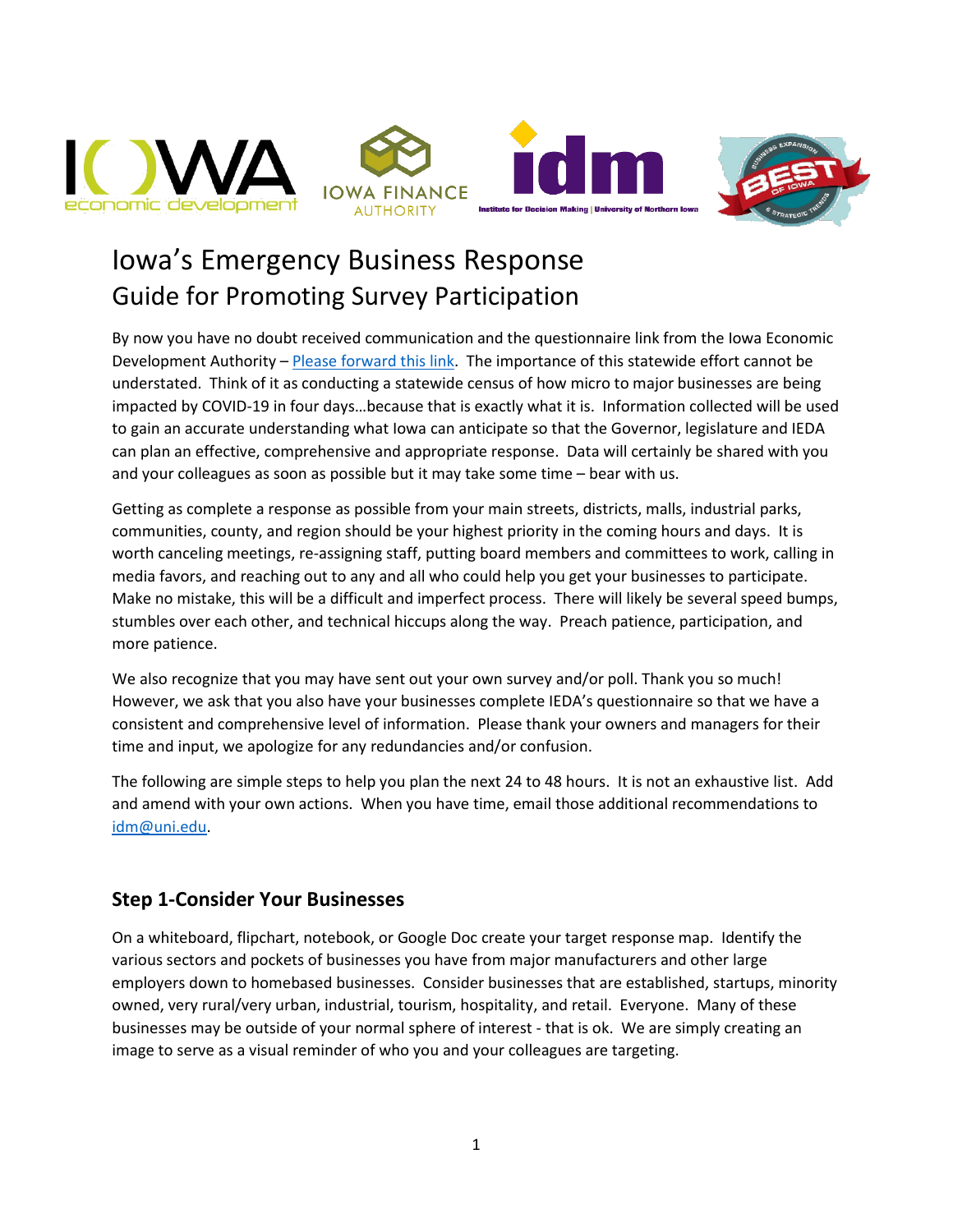

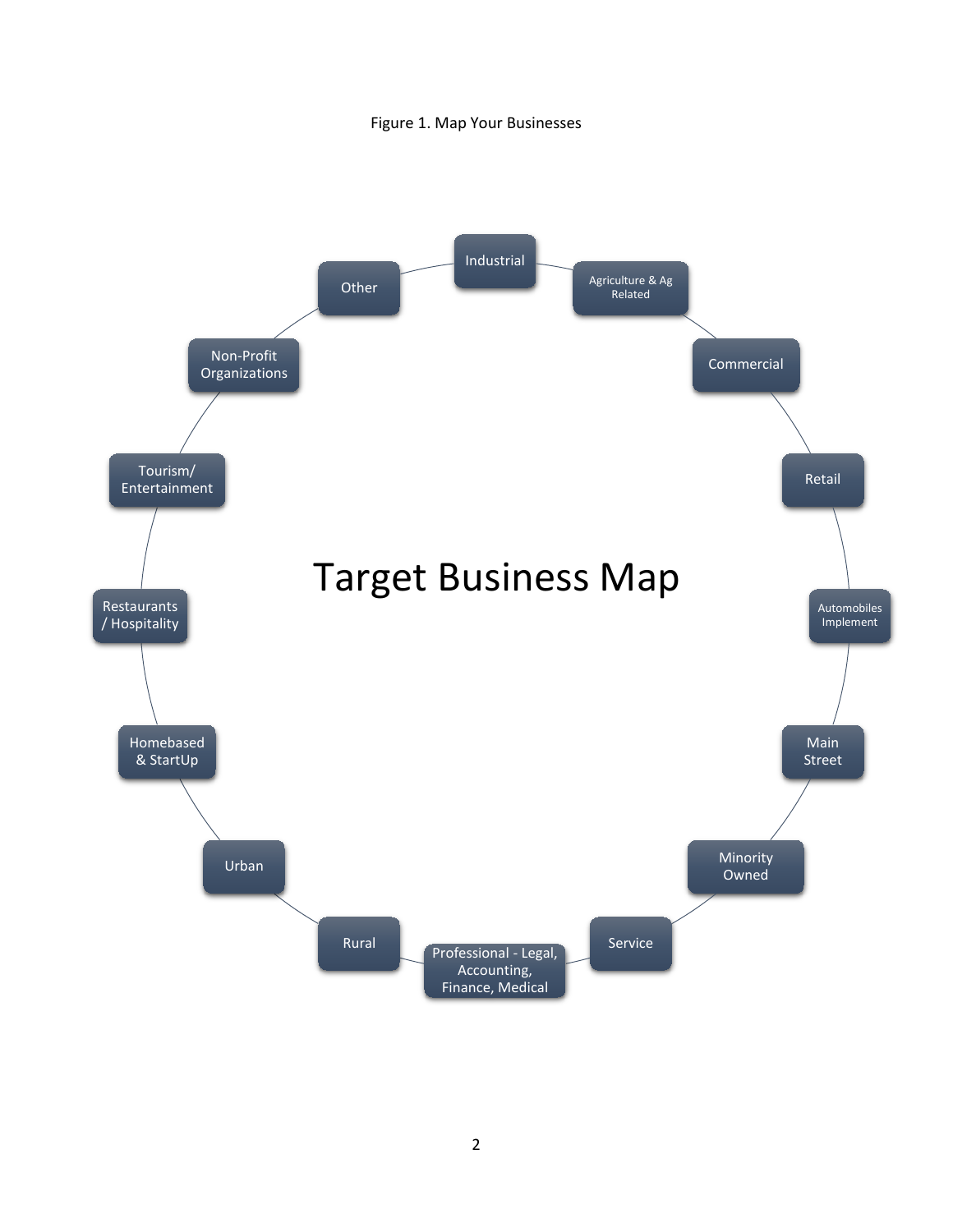#### **Step 2-Identify & Engage Your Colleagues**

Next, identify as many points of contact to your businesses as possible. While you, as an economic development organization (EDO), chamber of commerce, main street organization, or tourism office may be very connected to the business community. It is highly unlikely that your organization is totally connected. If you think outside of the box, you will identify organizations and individuals in the public and private sectors that have members, clients, users, sales/prospect lists etc. that can help recruit participation over the next few days.

On a second sheet of paper, create the Response Team of organizations and individuals needed to achieve high levels of participation throughout your map. You need to contact these people, inform them of the effort and its importance, and recruit them and their respective teams to help with reaching out to area businesses. Certainly, identify and work with any existing response groups that your area may have already assembled.

It may be at this time that you wonder if yours is the appropriate organization to be taking the lead in this grand undertaking. Someone must and you don't have time to hesitate. You may find that you get the ball rolling and some other organization runs with the baton – that is just fine.

You may also be wondering if you need to convene a meeting to divvy up business lists to avoid duplicating contacts and annoying businesses. How you approach this is your call. However, note that the survey will only allow one response from the same computer; the directions at the beginning of the questionnaire explain it should only be completed once; and you can instruct everyone making contacts to provide a friendly disclaimer when they call or email a business, "Hello, you may have already been contacted by others today and that reflects the importance and urgency of my asking you to make time in the next 24 to 48 hours complete this questionnaire."

Your Dream Team may choose to share emails, cell numbers, meet daily or have check in conference calls to improve communication and ensure coverage – again your call but all could be very beneficial. Similarly, it could be very helpful to create and share two or three talking points about the effort that are tailored to your area. This will ensure that everyone is calling and referring to the questionnaire in the same way, communicating the same response timelines and preaching patience and multiple tries if businesses should happen to experience any unforeseen glitches online.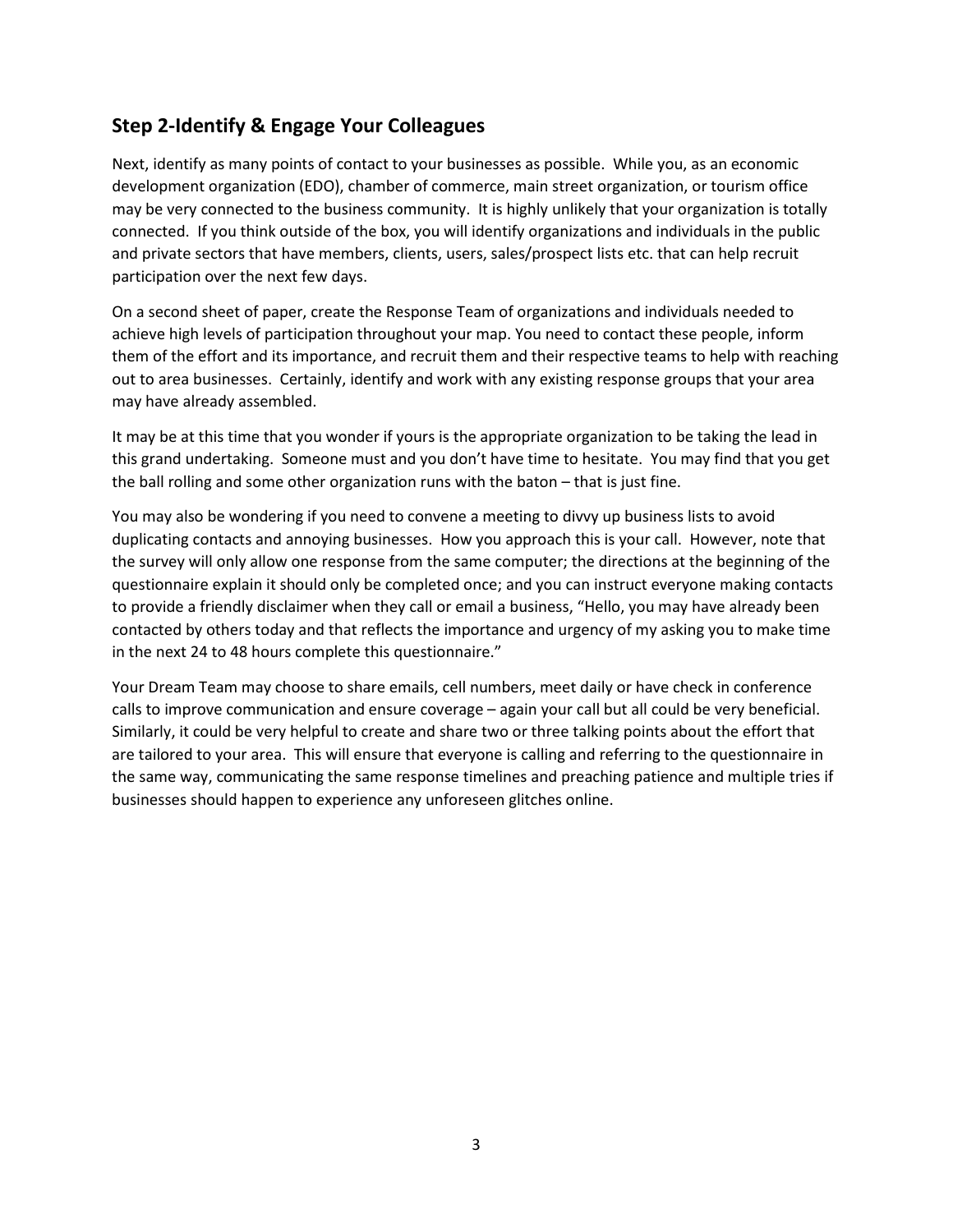| Table: Sample Points of Contact to Engage |  |  |  |
|-------------------------------------------|--|--|--|
|-------------------------------------------|--|--|--|

| <b>Economic Development</b><br>Corporations                           | <b>Chambers of Commerce</b>                                                    | <b>Main Street Organizations</b>                                                             |
|-----------------------------------------------------------------------|--------------------------------------------------------------------------------|----------------------------------------------------------------------------------------------|
| <b>Community College Business</b><br>Services                         | <b>Small Business Development</b><br>Centers                                   | Regional Councils of<br>Government                                                           |
| <b>SHRM Chapters</b>                                                  | <b>Tourism Groups</b>                                                          | Radio / TV Station Sales<br>Departments                                                      |
| <b>City Clerks</b>                                                    | Local Accountants & Attorneys                                                  | Churches                                                                                     |
| <b>Minority Interest Groups</b>                                       | Immigrant/Refugee<br>Organizations                                             | <b>Industrial Groups</b>                                                                     |
| Ag Coops - Ag Related<br>Organizations, Dealers, Service<br>Providers | Unions (e.g. plumbers,<br>electrical, contractors)                             | <b>Building &amp; Contractor Services</b><br>Professional Organizations/<br>Chapters         |
| Realtors - Commercial                                                 | <b>Mixed Use Property</b><br>Owners/Developers                                 | <b>Food Distribution Companies</b><br>(for restaurants, coffee shops<br>etc.)                |
| County Health Inspectors (for<br>restaurants, coffee shops etc.)      | Co-work Spaces/ Incubators/<br><b>College-University Student</b><br>Incubators | <b>Business Networking</b><br>Coordinators (e.g. Million Cups,<br>Coffee Fridays, Techbrews) |

## **Step 3-Connect, Recruit & Remind**

Step 3 is rolling up your collective sleeves and getting business owners or managers to complete the online questionnaire. Remember the goal is not just contacting and informing businesses, it is getting them to complete the questionnaire as soon as humanly possible. Call • Email • Text • Repeat

Plan to make your initial contact and then send out a reminder 24-36 hours later. Consider using a shared Google Doc or Spreadsheet to record and monitor contacts.

Volunteers do not have to limit their contacts to an 8am-5pm window. Early and late communication may catch business owners at less busy times and again convey the sense of urgency and immediacy. The questionnaire link will be closed at 5 p.m. Monday, March 23, 2020.

#### **Step 4-Monitor**

Step 4 is about inserting a pause in your process to revisit your Target Business Map to consider if you have any gaps. It may be the time you assign groups to reach out to very rural or specific industry that may need additional attention.